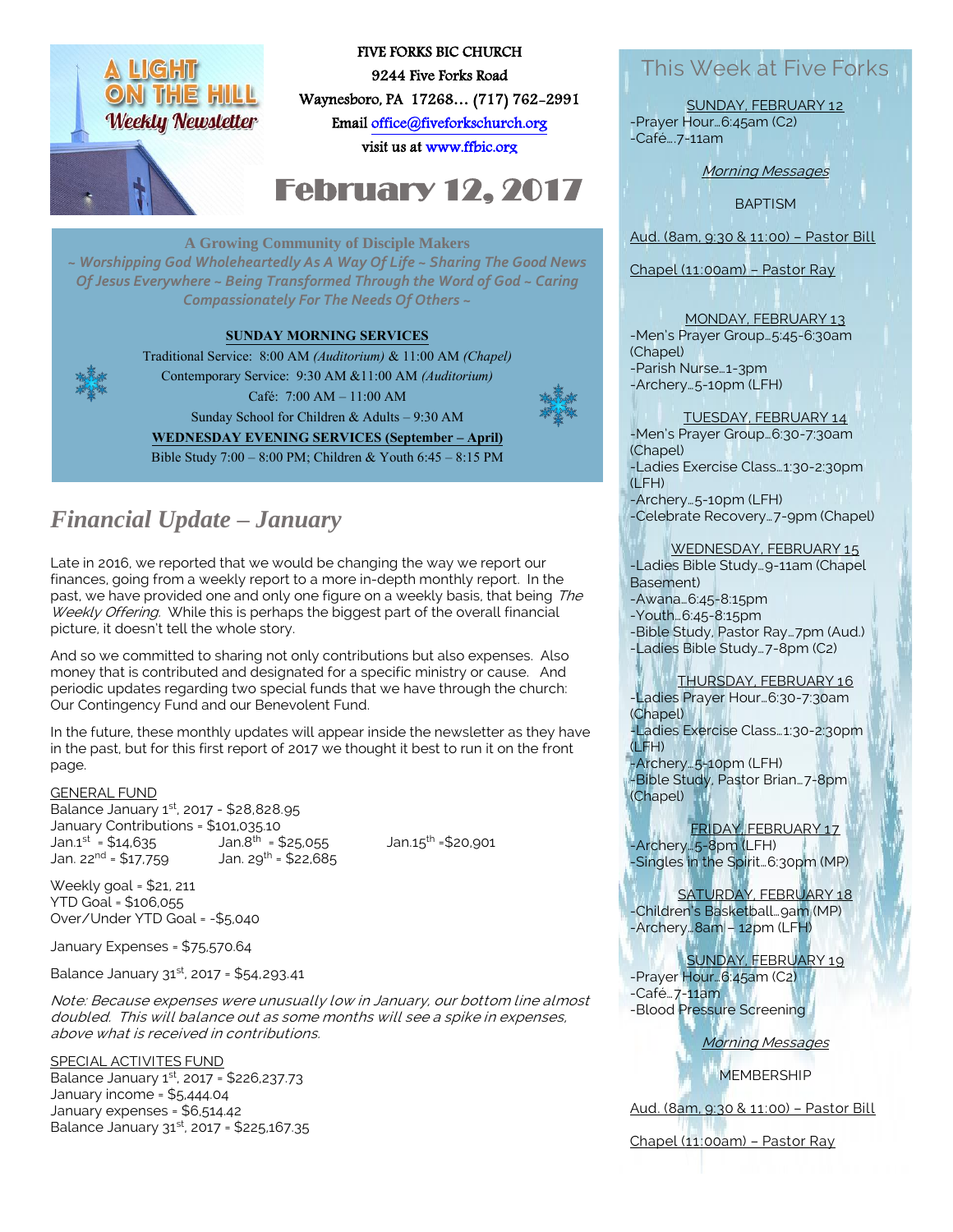*The Farm Hands… #1 Bluegrass Band in America, from Nashville, Tennessee*

Sunday, March 26<sup>th</sup> at 6:00pm in the Auditorium

- 2016 Vocal Group of the Year
- 2015's Entertainer of the Year
- 2015's Bluegrass Gospel Band of the Year
- Grammy Award Winners Album of the Year Award
- #1 Songwriters Bluegrass Music Hall of Fame
- Veterans of the Grand Ole Opry
- Uplifting and Entertaining

## Cost: Love Offering





Saturday, March 18<sup>th</sup>

Speaker: "Team Fitzgerald"

Doors open at 4pm Catered meal being served from 5-6:30pm

**SPORTSMANS**<br>BANQUET

Cost: \$12 (adults and 12 years old and over) \$6 (under 12 years old)

Tickets available now in the church office.



# Attendance<sup>III</sup>

ATTENDANCE (February 5th)

### **Sunday's Worship Total = 734**

8:00 Auditorium = 157 9:30 Auditorium = 297  $11:00$  Auditorium =  $180$  $11:00$  Chapel = 44 Bible Connection = 12 Nursery  $(9:30 \& 11:00) = 14$ 

### **Total Sunday School = 257**

Adult Education Attendance = 107 Berean  $= 16$ Golden Link  $= 33$ Through the Bible  $= 16$ The Christian Family Life Class = 24 8:00AM Café Class = 9 Alpha Omega Discussion = 5 Men's Resolution Class = 4

# Food Pantry tem of the Month" for FEBRUARY:

Skillet Meals (Hamburger/Tuna/ Chicken Helper)

Place donations in the orange tub in the lower lobby.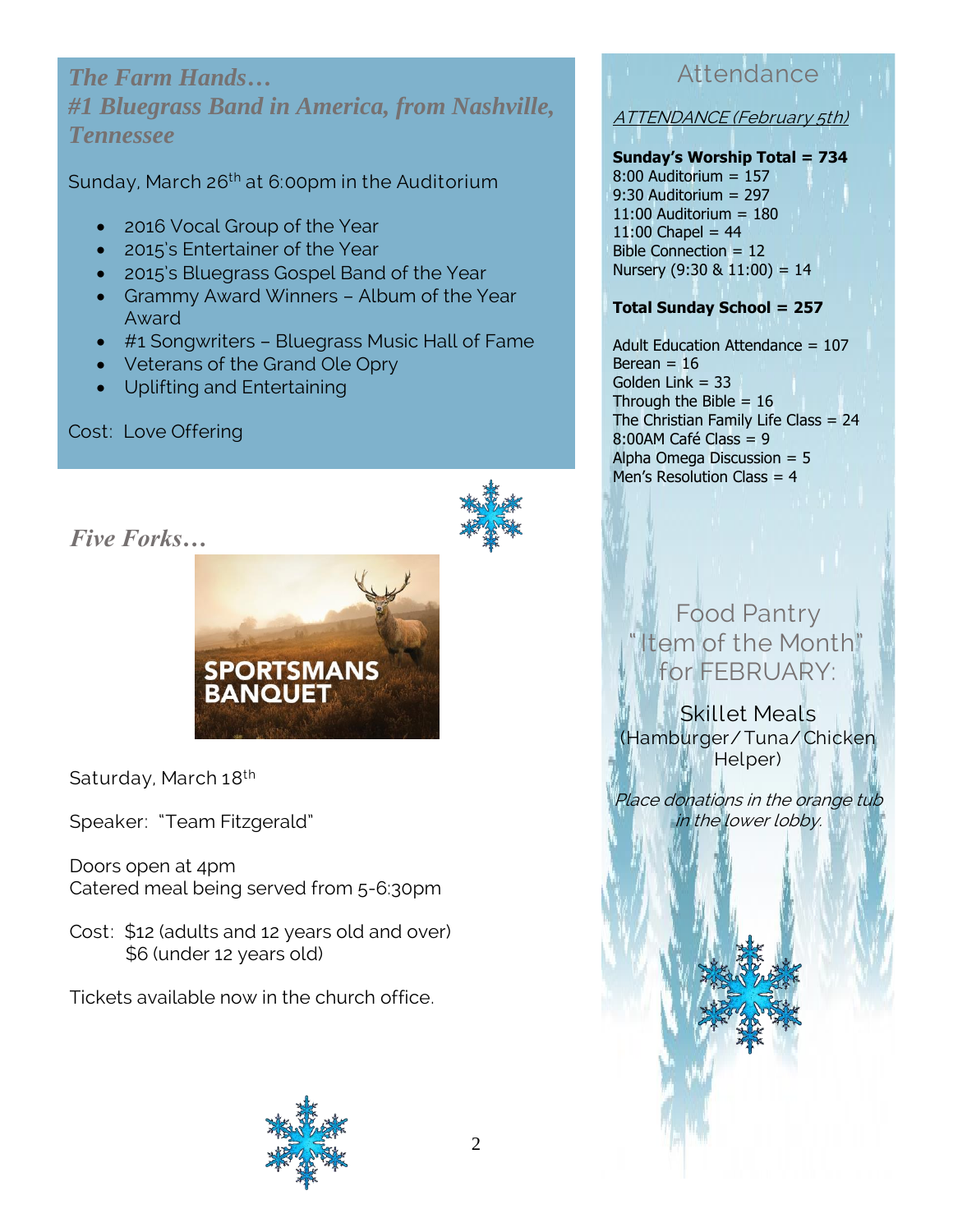



## 2017 Spring Semester Begins Week of February 20<sup>th</sup>



## Work At Your Pace

You do the lessons at home at your convenience and at your pace. You will receive one new lesson per week.

### Choose How You Receive The Lessons

You may receive and return the lessons via email, through your church mailbox or we will mail them to your home and you return them to Julie Tiedemann's mailbox or to the church office when completed.

After completing the series, you will be given a "Certificate of Completion".

### Courses Available This Semester:

- Il Corinthians (10 lessons)
- $\bullet$  Exodus Part II (10 lessons)
- Hebrews (14 lessons)
- Genesis Part I (12 lessons)
- Proverbs (12 lessons)
- Acts (14 lessons)
- Amos (10 lessons)
- Paul's Prison Epistles Part II, Colossians & Philippians (10 lessons)

To sign up, please complete the registration form that was placed in your mailbox or contact Julie at the church office by Sunday, February19th.

### These studies are a great way to dig deeper into God's Word!



## *Get Your 2017 Bonus Book*

If you missed out on getting a Bonus Book for Christmas, no worries…they are still available and still only \$32. The Bonus Book is a good way to save money while enjoying eating out, golfing, going to Hershey's Chocolate World and more, and even saving money on your dry cleaning. Profits go toward construction projects here at the church.

Books are available at the church office or by contacting Rhetta Martin at 717-597- 8675.

# *Protecting our children*



In early January, an **'Annual Worker Agreement'** form was placed in your church mailbox if your name was listed on the current list of children/youth workers here at Five Forks Church.

When you initially volunteered to work with children/youth, you filled out some forms, submitted your current PA background clearances, and met face to face with one of the pastors for a short interview and approval for service. Once you completed this process, once a year you simply need to fill out the **Worker Agreement form**. This gives you opportunity to update information that was provided in the past.

### **THANKS TO THE 175 VOLUNTEERS WHO HAVE RETURNED THEIR UPDATE FORM.**

If you did not receive a form and feel you need to fill one out, please pick one up at the information areas on either level. Take a minute or two to complete it and return it to the church office or to Margaret Bumbaugh's mailbox.

Thanks to all who invest hours of time and energy working with our children. Thanks for your efforts in helping to keep our children safe.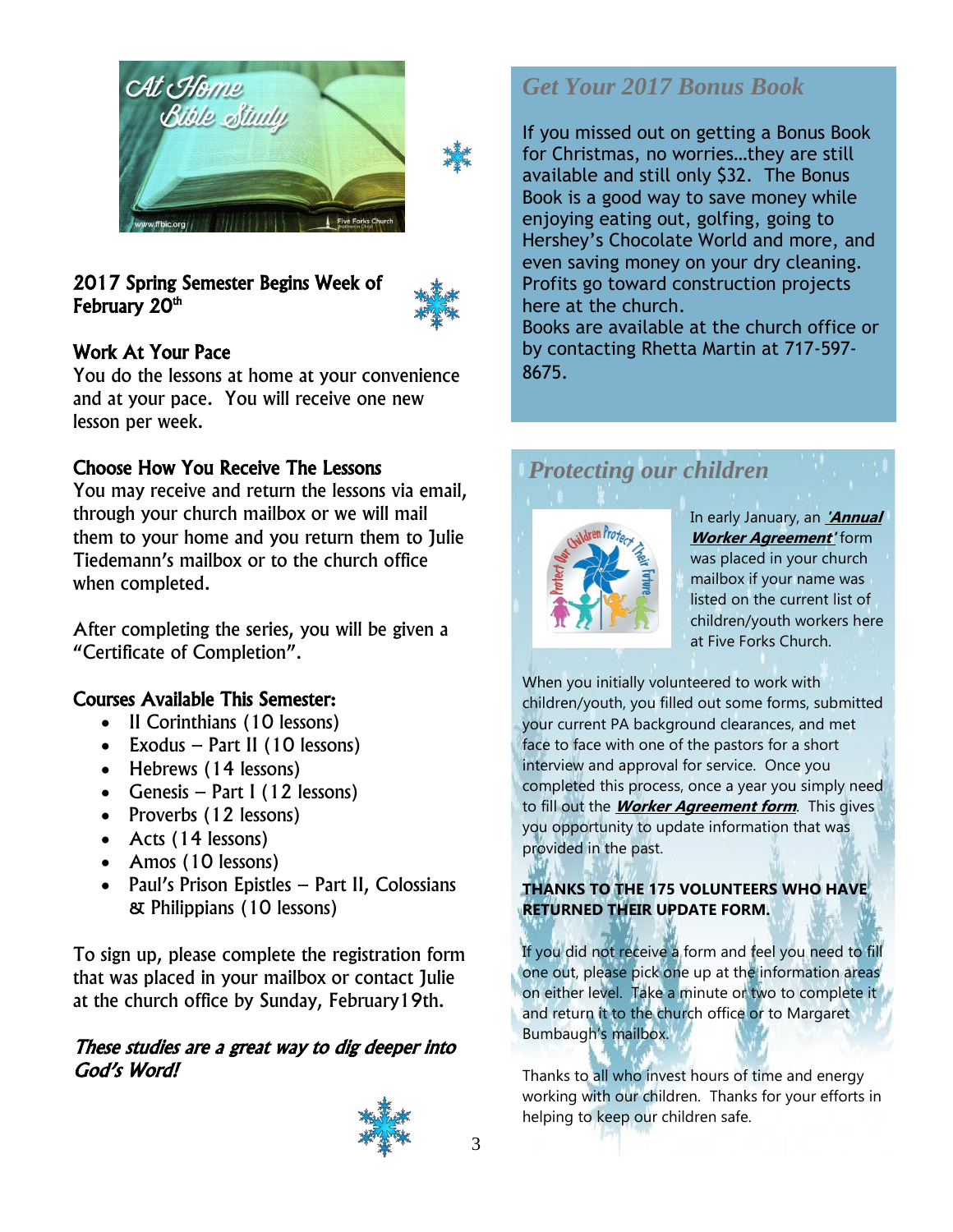

### Rick Lininger



Congratulations to Kayla & Brandon Dunkle with the birth of their son Wesley Carrick Dunkle on January 19<sup>th</sup>. He weighed 9 lbs. 10.5 oz.



## **Dear Five Forks Family,**

We would like to give a huge thank you to the church and the men who helped us move in January. Your help made our move go so smoothly and without any issues. Thank you so much. **-Dwayne & Marah Sollenberger**

### **Dear Church Family,**

Thank you for your loving support in response to my sister Alma Hock's passing. I appreciate your comforting words and cards, the fresh flowers and your phone calls and prayers for me. It helped me through a difficult time. **God Bless You, Lois M. Kipe**



We express our deepest sympathy to Jackie Izer with the passing of her husband, Bob Izer on February 6, 2017.

## *Church Board Election Results*

*You have elected Harvey Payne and Todd Smith to serve on the Church Board. A total of 390 ballots were submitted over the past 10 days. Thanks to all who participated in this year's church board election.*



4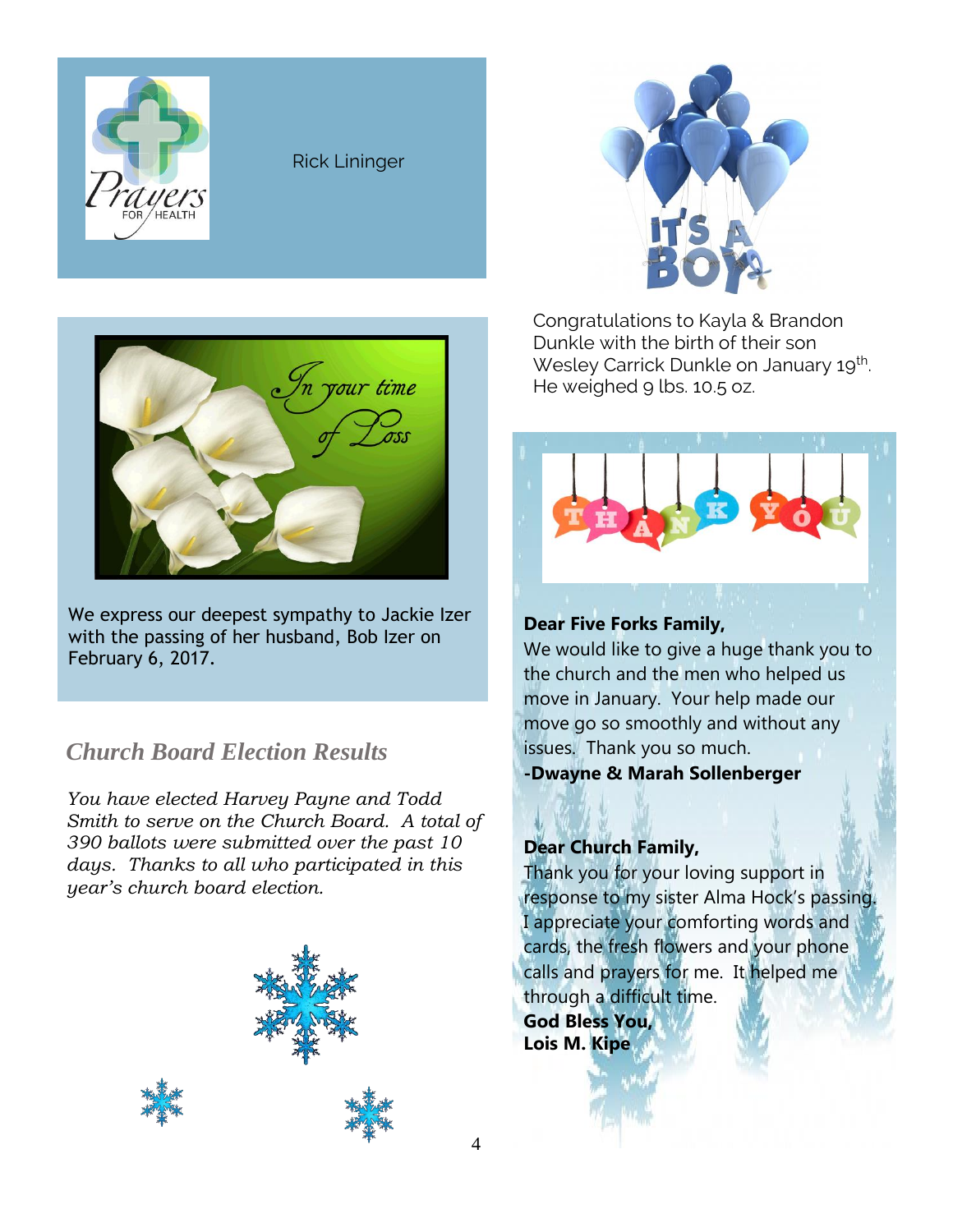# *Upcoming Concert… Host Families Needed*



### **The Greenville College Choir will join Five Forks Church on Sunday, March 12th for morning worship services, as well as provide a free concert at 6:00pm in the auditorium as part of its 90th anniversary season.**

The choir is the flagship choral ensemble of Greenville College, a Free-Methodist liberal arts college in Greenville, IL. Founded in 1927 by Dr. Robert W. Woods, the Greenville Choir has attained a widespread reputation for performing sacred choral music of the highest quality.

In the past several years, the Greenville College Choir has been invited to perform with the Kingsbury Ensemble (one of the Midwest's premier professional early music ensembles), as well as at the Illinois Music Educators Conference and the American Choral Directors Association's Central Division Convention. The Choir regularly joins with the Greenville Choral Union for concerts of larger choral-orchestral works such as Bach's Magnificat, Mozart's Requiem, and the annual Christmas performance of Handel's Messiah.

**Looking for an opportunity to offer hospitality to some college students? On March 11th -12th, Five Forks Church will host approximately 42 college students from Greenville College, a Free-Methodist liberal arts college in Greenville, IL. We need willing families and/or individuals to host these students during their one-night stay in the Waynesboro area. Host families will meet the students at the church at approximately 7:30pm on Saturday, March 11th, and will need to return students to the church by 7:00am on Sunday, March 12th . As a former Greenville Choir member, I can tell you how much these students will appreciate your hospitality, kindness, and willingness to serve Christ… and they'll probably appreciate some snacks and a yummy breakfast too! Students are paired off, so hosts will be expected to welcome two students, but you are welcome to host several pairs of students if your space allows. Please contact Heather Ellerbrock with any questions, or to add your name as a host –** [hasellerbrock@gmail.com](mailto:hasellerbrock@gmail.com)**. Thank you!**

## *Calling All Wood Cutters!*



We are looking for volunteers who can help cut and haul wood on Saturday, February 18th and Saturday, February 25th from 7:00am until 11:00am.

Things to bring: chainsaws; trucks and trailers for hauling.

**If you are able to help, please contact Mike Hawbecker (717-729-0385) for the address. Thank you!**

# *Multiply: An Evangelism Workshop*

**March 18th at Roxbury Camp's Hemlock Lounge**

Take a seat at the table for a time of training, strategy and engagement over our missional mandate.

Joel Gillman of Chambersburg BIC will share his experience in ministry on the mission field and evangelism locally, followed by a panel discussion and open forum. This free event is open to anyone in the conference interested in evangelism.

- 10:00am Teaching Session
- 10:20am Panel Discussion with
- Evangelism Council
- 10:50am Break
- 11:20am Open Forum
- 12:00pm Session Close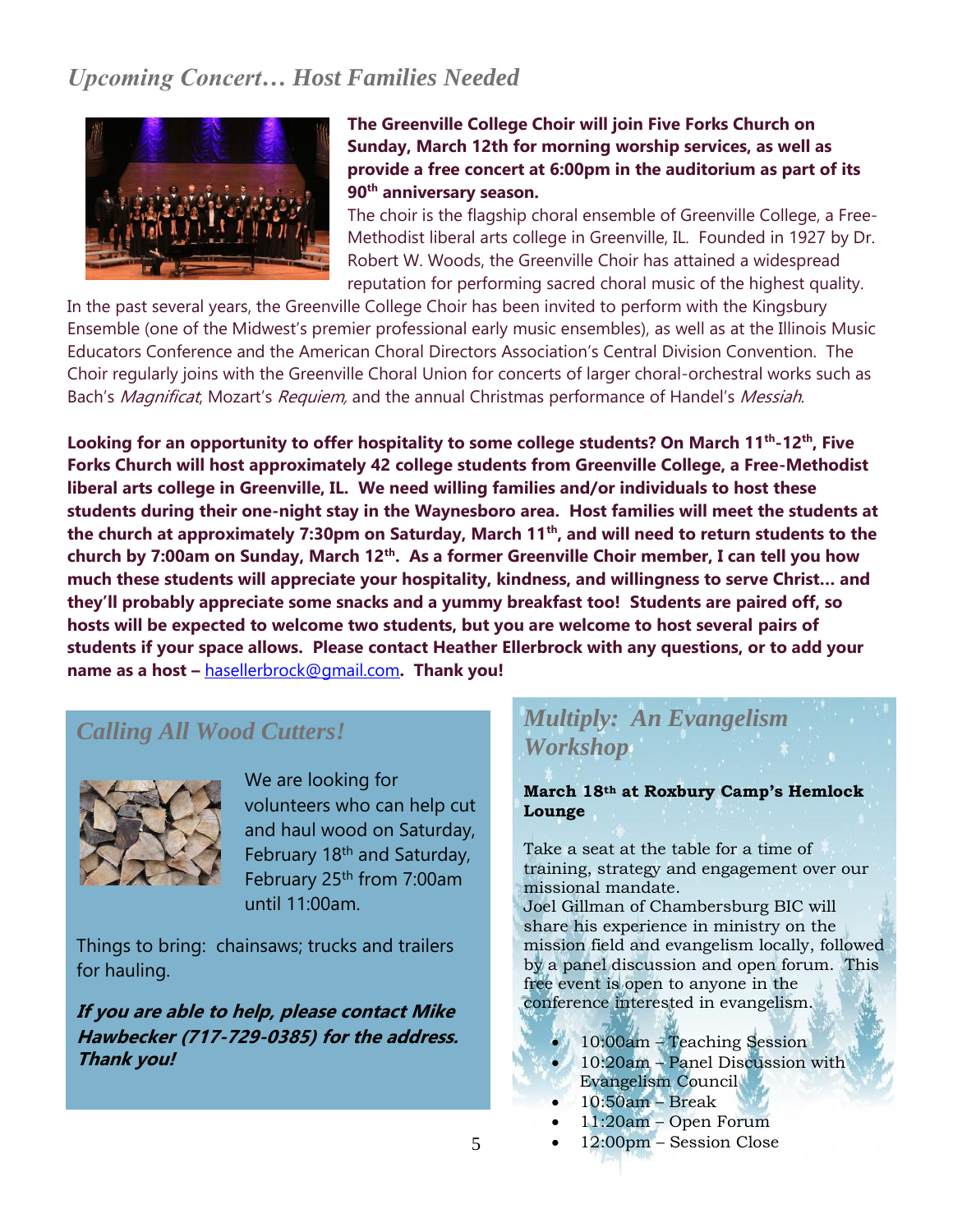

Below is a list of events and activities that the youth are assisting with, participating in or will be invited to be part of:

"You can find more information about our events, including permission slips, on the church website or join us on Facebook; our group name is; Five Forks BIC Youth Group, or see Pastor Shaun."

\*Please be aware that there is extra financial assistance available to any youth that may need it. Do not let money be the reason that you do not participate! (See Pastor Shaun)

Tales from the Chapel – Coming to youth group this January! "Once upon a time, in a land far, far way…" "It all began one dark and stormy night…" Everybody loves a good story. And the really good stories are those that invite us to be part of the story. Somehow we actually leave behind the real world we're living in and become part of an adventure. They capture our emotions, make us laugh and cry or sit on the edge of our seats. We especially like those stories that have a twist and throw us for a loop. We think we have the story figured out and then something happens that turns the story upside down. And in the end, even though stories take us to an imaginary place, many of them teach us valuable lessons about living in the real world. This January we invite all teens  $(7<sup>th</sup> - 12<sup>th</sup>$  grade) to join us at youth group for a series we're calling "Tales from the Chapel." That's right each night at youth group, we'll turn down the lights, gather together and we'll be telling a tale that will have you on the edge of your seat and take your emotions for a ride. And each time you'll discover that this tale is actually about you, about your life and faith, and the adventure that Jesus has for you!